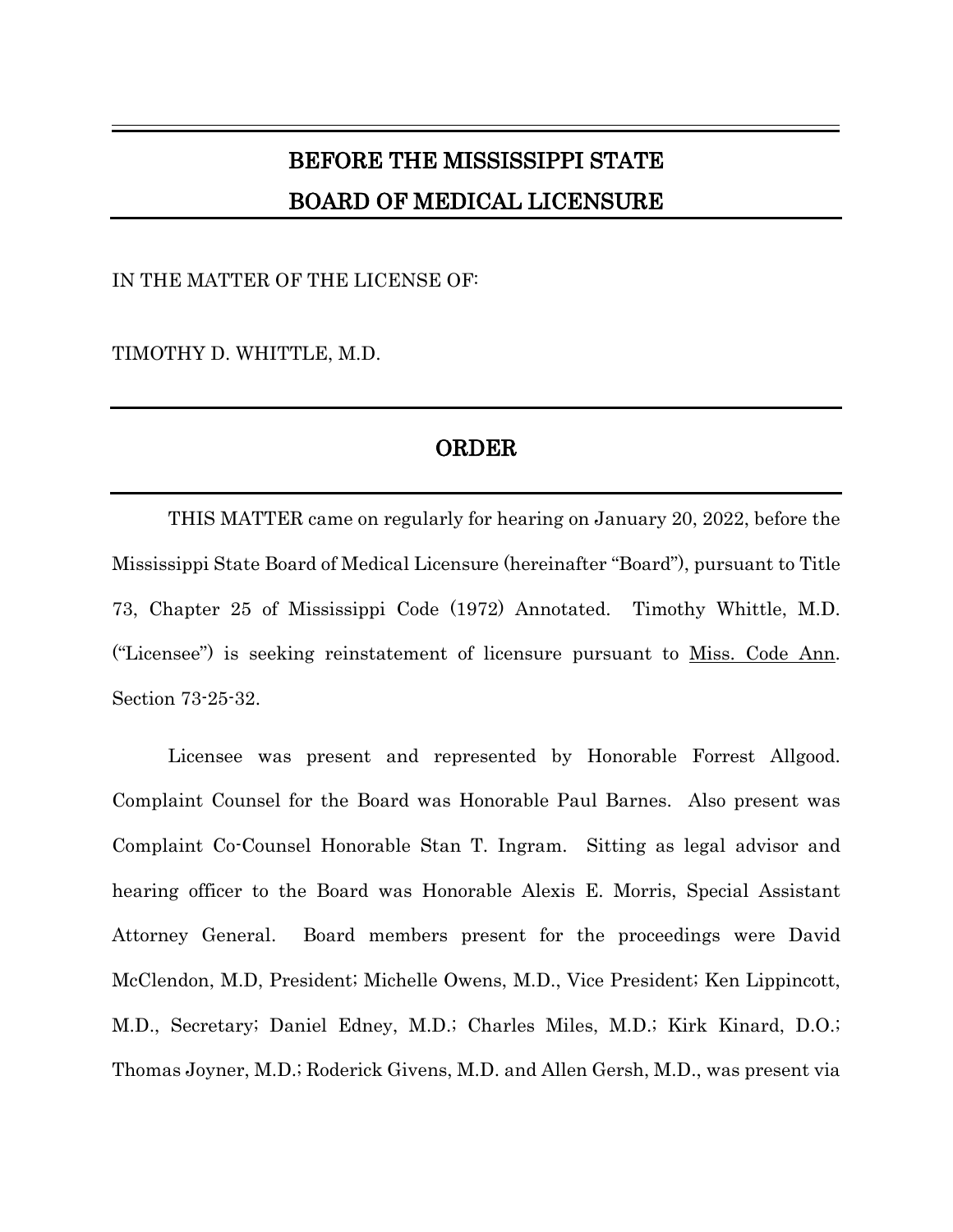videoconference. Consumer members present were Koomarie "Shoba" Gaynes, and Wesley Breland. Dr. Miles recused and did not participate in the deliberations with the other board members.

The last formal action of the Board occurred on June 3, 2020, wherein the Board suspended Licensee's certificate to practice medicine in Mississippi for a period of not less than one (1) year. In addition to the suspension, Licensee was ordered to submit to the Board proof of compliance with all recommendations of Acumen Institute; proof of successful completion of a Board-approved continuing medical education course in the area of professional boundaries; proof of successful completion of a board-approved continuing education course in the area of medical ethics; and proof of successful completion of a competency evaluation in obstetrics and gynecology by the Center for Personalized Education for Professionals (CPEP) before any consideration is given to reinstate his license.

During this hearing, exhibits were introduced including Licensee's request-forreinstatement letter; the Final Order from the Board dated June 3, 2020; Licensee's Acumen Assessment Recommendations; and a letter from Licensee's therapist detailing Licensee's progress towards his treatment goals.

Licensee testified that he had not completed the CPEP evaluation due to monetary issues even though the June 2020 Final Order required full compliance with the terms and conditions prior to release of the suspension. Accordingly, the Board found that without the results of the competency evaluation in obstetrics and gynecology, they could not determine whether Licensee was fit to return to practice.